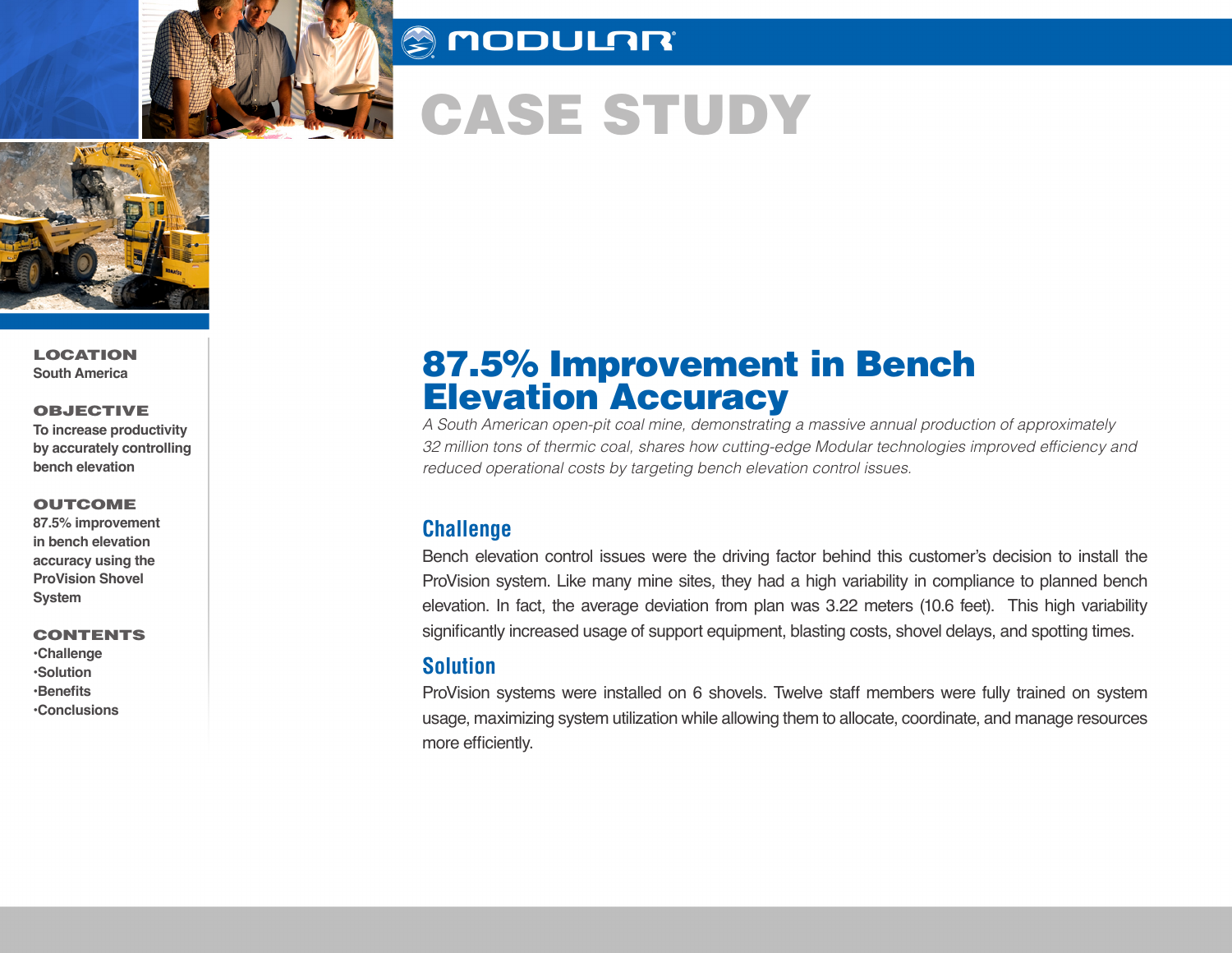#### **How the ProVision Shovel System Works**

The ProVision Shovel System provides a real-time indicator of ore boundaries and shovel elevation against plan. Operators receive immediate warnings when the elevation is above or below the desired value set by the mine planning team, or when their material selection does not match the plan.



*The ProVision Shovel system guides operators in real time without the need for manual survey.*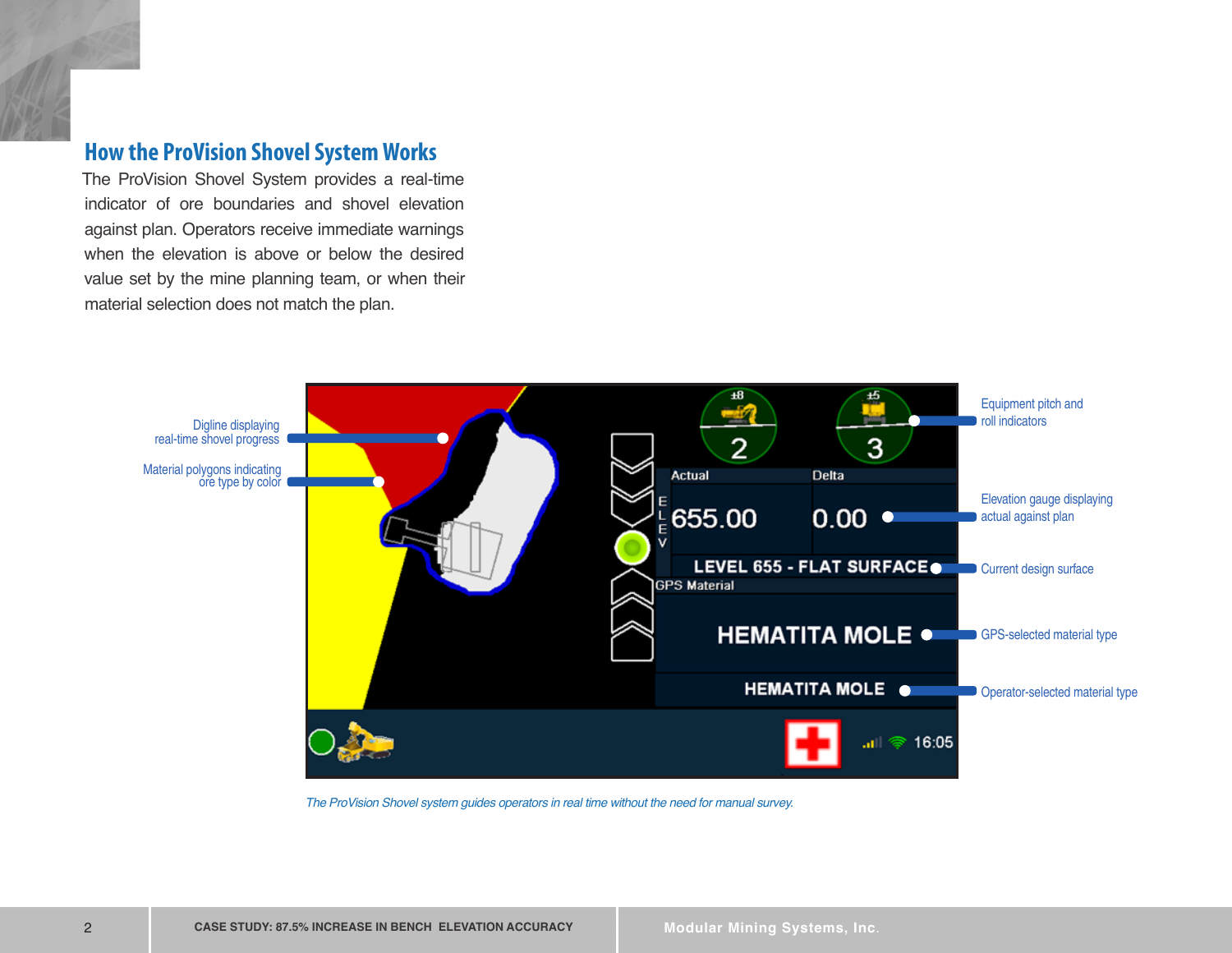In addition to directly improving bench elevation control, implementing the ProVision Shovel System also helped this customer:

- Reduce spot time for haul trucks
- Reduce drill navigation time
- Reduce dozer cleanup time at loading areas
- Reduce shovel stand-by time while waiting for cleanup
- Reduce truck stand-by time and auxiliary equipment bench re-work during rainy shifts, due to proper elevation and water drainage at benches

#### **Conclusion**

In just three months time, this Modular customer experienced an 87.5% improvement in bench elevation variance through effective use of the ProVision shovel system. Bench accuracy improved to within 40 cm of plan, resulting in decreased spot time due to a more level loading area. More consistent bench grades also reduced drilling time for subsequent benches, decreased dozer cleanup time and increased shovel productivity through an overall reduction in bench maintenance.



### **Other Benefits Contract Contract Contract Contract Contract Contract Contract Contract Contract Contract Contract Contract Contract Contract Contract Contract Contract Contract Contract Contract Contract Contract Contra**



*An average of 3.22 meters (10.6 feet) was left behind on benches before the ProVision system was installed.*



*Bench accuracy improved to less than 40 cm variance (15.7 inches) using the ProVision system.*